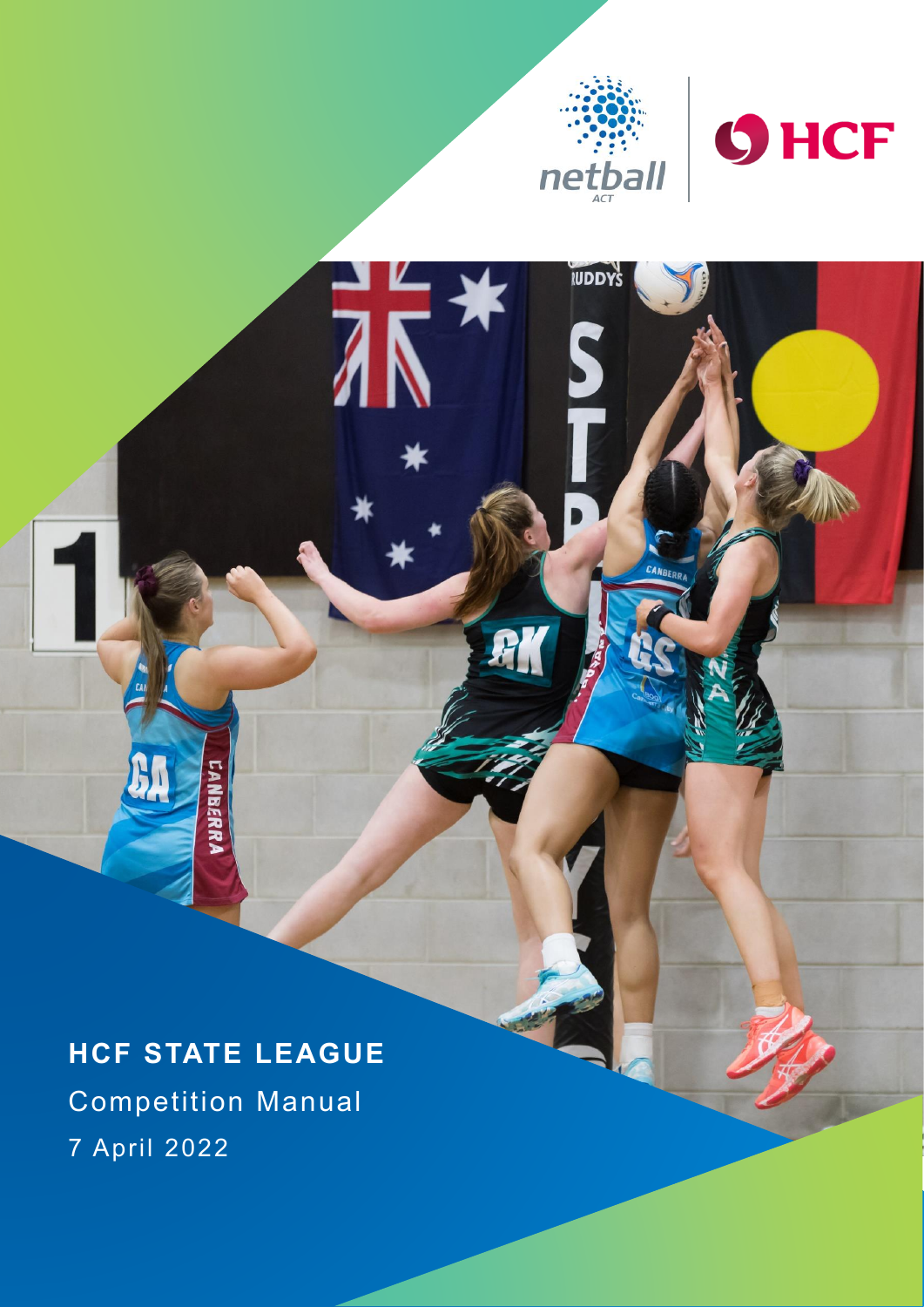# **CONTENTS**

| 1. |      |  |  |
|----|------|--|--|
| 2. |      |  |  |
| 3. |      |  |  |
|    | 3.1. |  |  |
|    | 3.2. |  |  |
|    | 3.3. |  |  |
| 4. |      |  |  |
|    | 4.2. |  |  |
| 5. |      |  |  |
|    | 5.1. |  |  |
|    | 5.2. |  |  |
| 6. |      |  |  |
|    | 6.1. |  |  |
|    | 6.2. |  |  |
|    | 6.3. |  |  |
| 7. |      |  |  |
|    | 7.1. |  |  |
|    | 7.2. |  |  |
|    | 7.3. |  |  |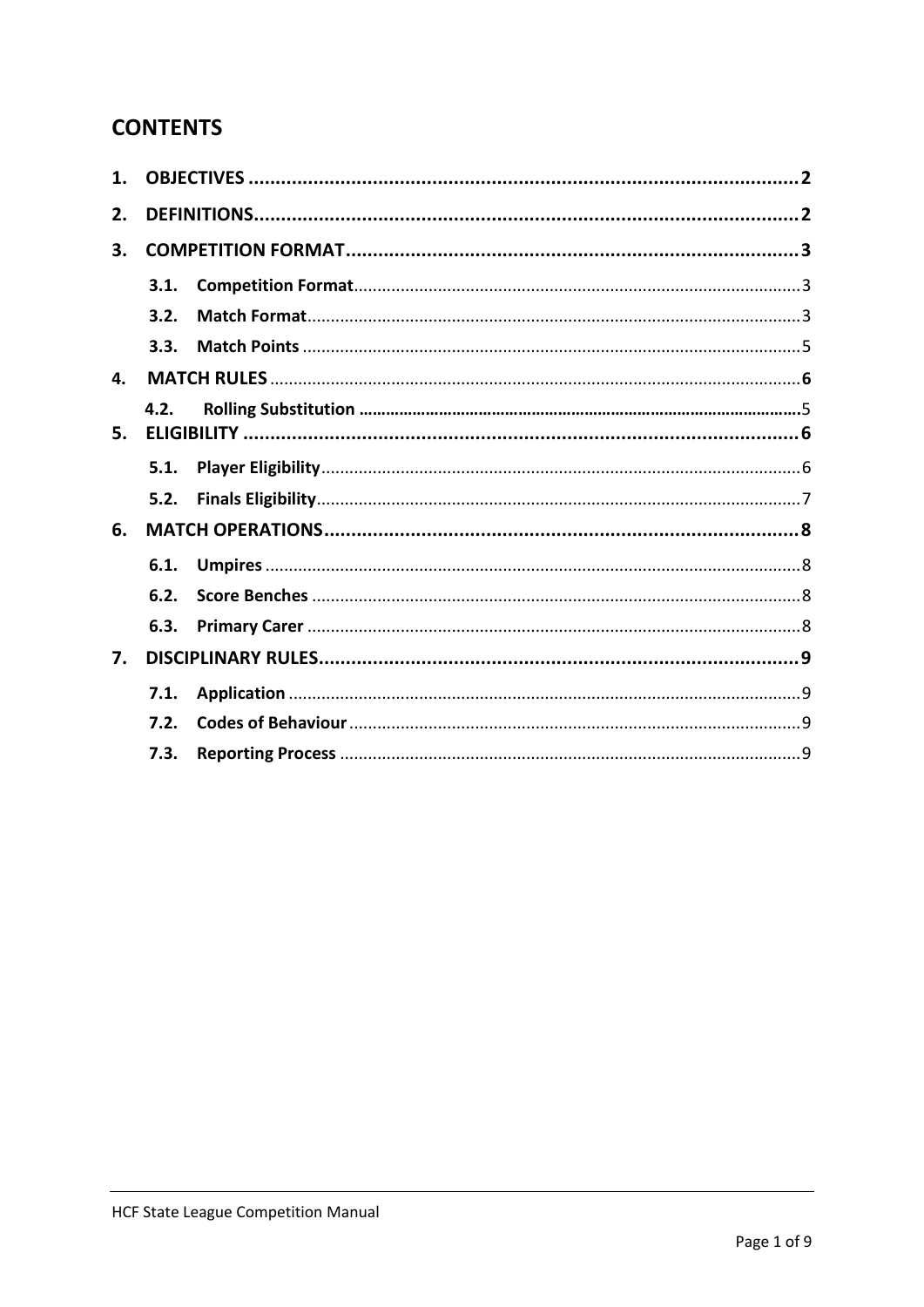# <span id="page-2-0"></span>**1. OBJECTIVES**

The Netball ACT HCF State League (HCFSL) is the premier netball competition in the ACT, consisting of several Divisions. Teams that compete in the HCFSL are representative of Netball ACT District Associations and invitational District Associations from around the region.

The following Competition Rules have been provided to ensure the objectives of the HCFSL Competition are met. These objectives are to:

HCF State League – 17U

- Identify and develop talented athletes within or having the potential for NACT pathways
- Provide a weekly representative competition for athletes
- Provide a representative competition for developing coaches, umpires and officials

HCF State League – 19U

- Identify and develop talented athletes within or having the potential for NACT pathways
- Provide a weekly representative competition for athletes
- Provide a representative competition for developing coaches, umpires and officials

HCF State League – Division 1

- Identify and develop emerging national athletes
- Provide the highest level of weekly representative competition opportunities for athletes playing in the ACT
- Provide the highest level of weekly representative competition opportunities for coaches, umpires and officials

HCF State League – Division 2

- Provide a weekly representative competition for open age athletes
- Provide weekly representative competition opportunities for coaches, umpires and officials

HCF State League – Mens League

- Identify and develop emerging national athletes
- Provide the highest level of weekly representative competition opportunities for male athletes playing in the ACT
- Provide development opportunities for coaches, umpires and officials

# <span id="page-2-1"></span>**2. DEFINITIONS**

*"Competition"* HCFSL staged by NACT and run annually at a time and duration as stated by NACT;

*"Competition Rules"* HCFSL Competition Rules as amended by NACT from time to time;

*"Competition Points"* points awarded to a Team based on the outcome of their Match which is used to determine the Teams position in the Competition

*"Division"* Separation of the competition offered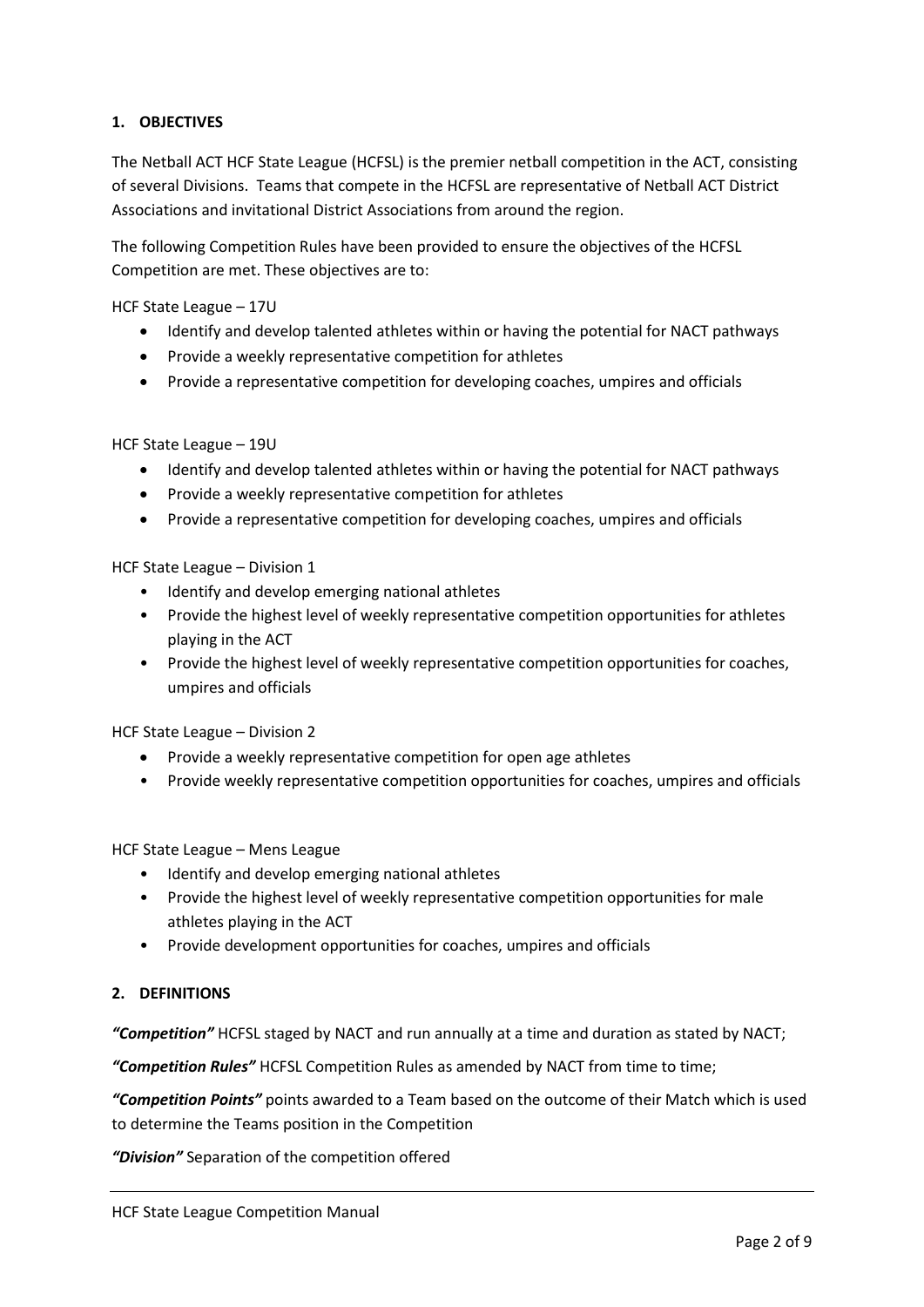*"District Associations"* an organisation or association formed to promote netball in an area of the Australian Capital Territory or New South Wales with objects similar to the objects of the Association;

*"League Manager"* refers to the NACT employee responsible for promoting and implementing the Competition in line with the Competition Rules the specific title of which may be amended from time to time;

*"Match"* means all netball matches played between the Teams as part of the Competition and all netball matches between some or all of the Teams in respect of other events;

*"NACT"* ACT Netball Association Incorporated trading as Netball ACT, the governing body for netball in the Australian Capital Territory (ACT);

*''NACT Umpire Advisory Member"* A NACT appointed Umpire, who will allocate and coach HCFSL umpires.

*"Player"* any person who is named on the NACT Team Form;

*"PlayHQ"* NACT's Membership and Competition Management Database;

*"Round"* a series of matches that occupies a specified time, contains a certain number of teams, and allows each team to play each other

*"Team"* any entity granted the right by NACT to participate in the Competition

*"Team Form"* Official NACT document to register in the Competition

*"Score Sheet"* NACT approved document for scoring

*"World Netball"* is the worldwide governing body for netball

#### <span id="page-3-0"></span>**3. COMPETITION FORMAT**

#### **3.1. Competition Format**

- <span id="page-3-1"></span>3.1.1. The Competition will comprise of ten (10) rounds, plus finals.
- 3.1.2. The game rules will be in accordance with the World Netball Rules of Netball and World Netball Regulations as amended from time to time unless modified in the Competition Rules

#### <span id="page-3-2"></span>**3.2. Match Format**

- 3.2.1. Matches shall be played for a period as follows:
	- a) Sixty (60) minutes divided into four (4) quarters, each of fifteen (15) minute duration;
	- b) The fifteen (15) minute duration for each quarter will be actual playing times and will not include stoppages in play.
- 3.2.2. Intervals shall be taken between each quarter as follows:
	- a) The quarter time intervals will be a maximum period of three (3) minutes;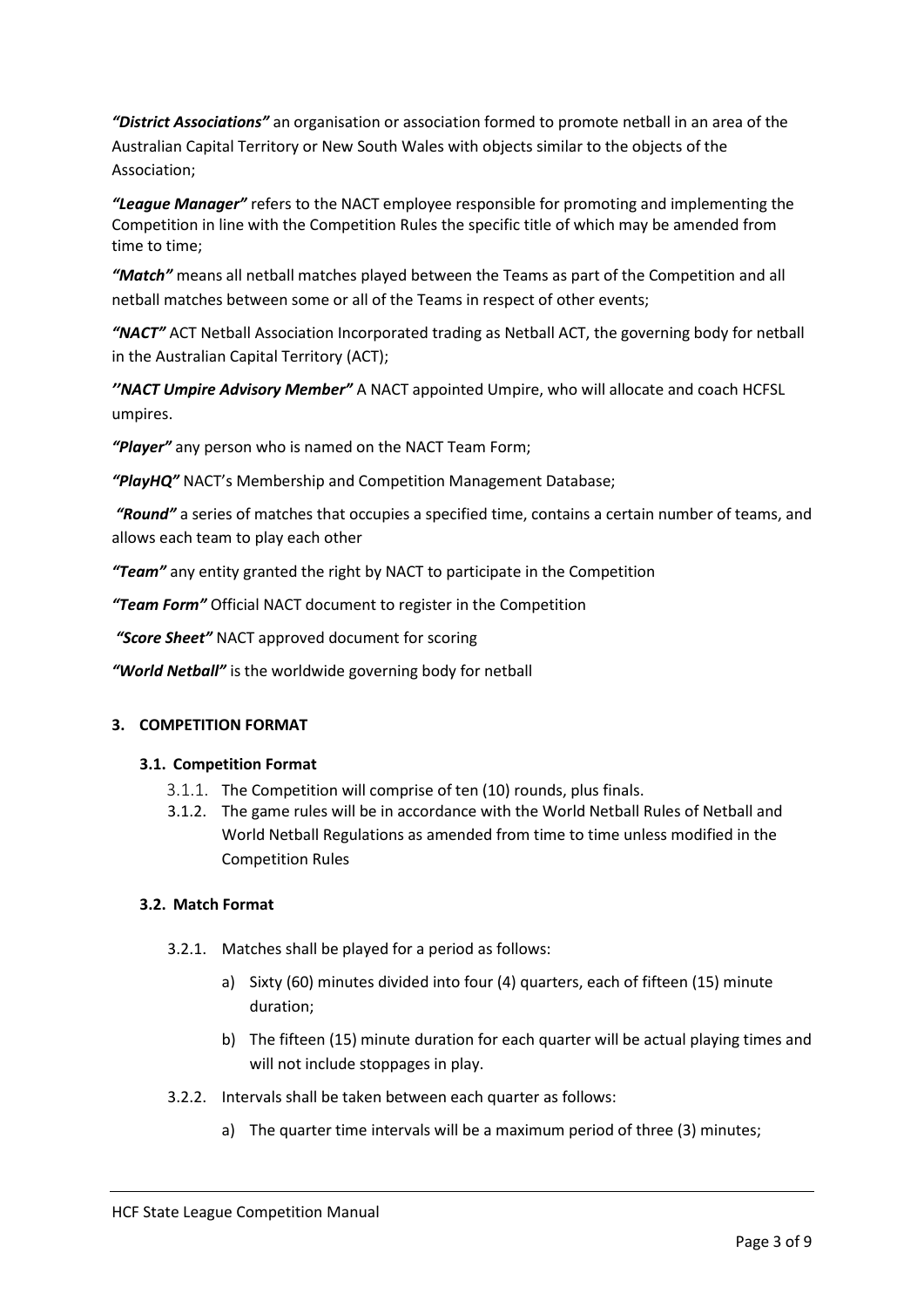- b) The half time interval will be a maximum period of five (5) minutes
- 3.2.3. Only the officiating Umpires may stop a Match (temporarily or indefinitely) due to extraordinary circumstances that may be deemed an emergency. This may include but is not limited to failure of equipment or facilities, a seriously injured Player, or any other reason deemed necessary by the officiating Umpires.
- 3.2.4. All games are to be played at the SolarHub ACT Netball Centre or as scheduled by NACT.
- 3.2.5. At the discretion of the approved NACT Staff Member or League Manager, matches may be delayed, postponed or abandoned for any reason deemed justifiable including but not limited to poor conditions in the field of play, equipment damage or failure and recommendations made by the Umpire.
	- a) Where a delayed Match is unable to be resumed within 30 minutes of the scheduled start time, the Match will be postponed;
	- b) When a Match is postponed, it will be re-scheduled at the discretion of NACT at a time and place deemed suitable; or
	- c) Where a postponed Match is unable to be re-scheduled, the Match will be abandoned in which case the following will apply:
		- i. Teams will receive 1 Competition Point; and
		- ii. All players listed on the Score Sheet at the time of the abandoned round will be credited with playing 4 quarters.
- 3.2.6. There will be no deferment of games: teams will play their games as set down in the draw. If a District Association is unable to field a team, they must forfeit their game and pay the appropriate forfeit fee.
- 3.2.7. A forfeit fee of \$300 will be incurred when a team forfeits (the League Manager will not impose a forfeit where satisfied, in their absolute discretion, that the withdrawal was related to the COVID -19 pandemic with an insufficient number of players to take the court).
- 3.2.8. Each Player must play in the identical playing uniform.
- 3.2.9. The competition structure will comprise five divisions to be named:
	- a) Division 1
	- b) Division 2
	- c) 19 & Under (19U)
	- d) 17 & Under (17U)
	- e) Mens League
- 3.2.10. The NACT League Manager will make the final decision as to the draw and the scheduling of Matches.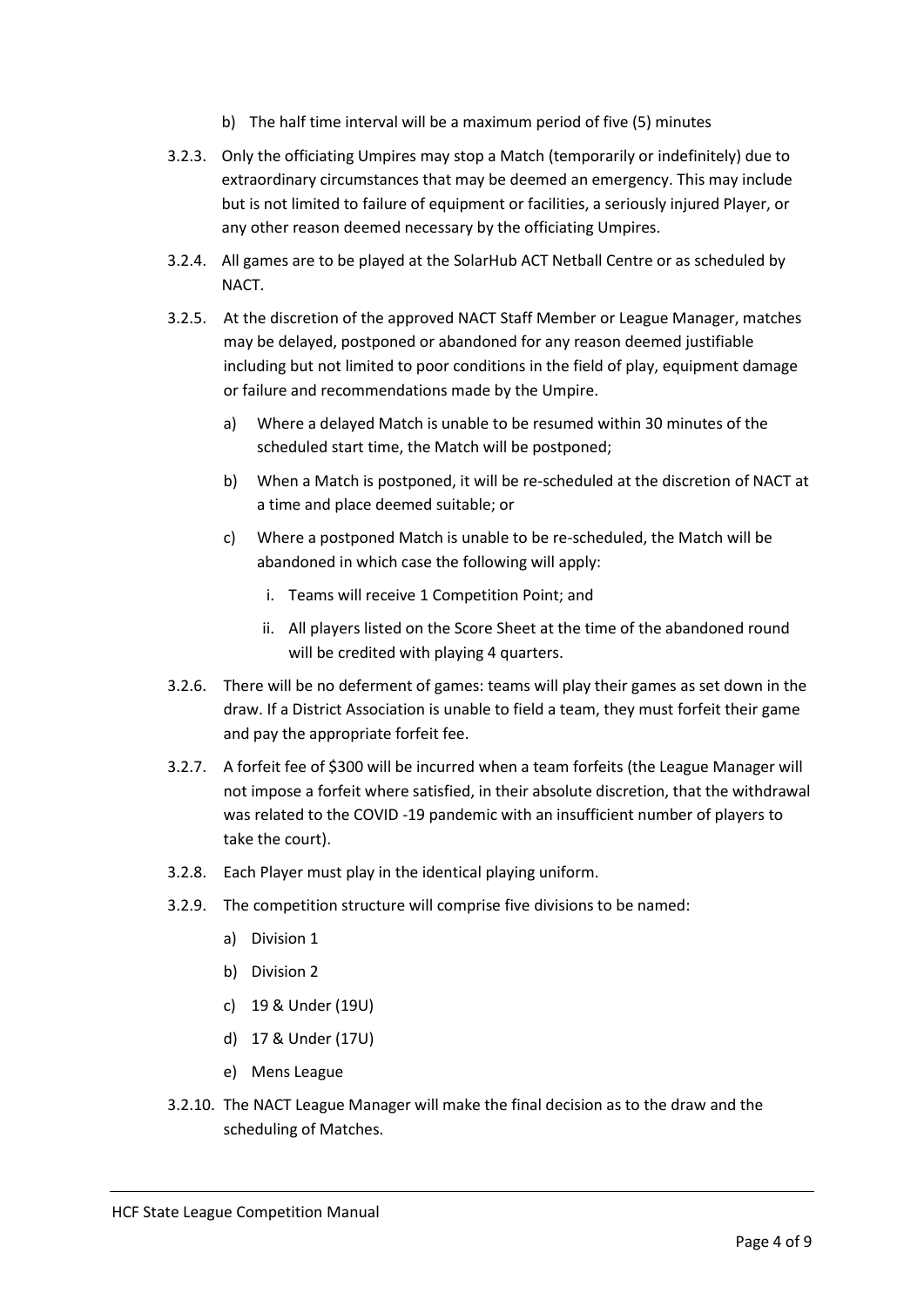3.2.11. The top four (4) Participating Teams from the Minor Round Matches for each of the Divisions will advance to the respective Finals Series for Division 1, 2, 19U, 17U and Mens League

# <span id="page-5-0"></span>**3.3. Match Points**

- 3.3.1. The official score sheet is the only true record of the Match.
- 3.3.2. If due to unforeseen and exceptional circumstances a Match cannot be rescheduled or completed prior to half time, the teams involved will receive 1 Competition Point.
- 3.3.3. In the preliminary rounds, Competition Points will be awarded as follows:
	- a) Two (2) Competition Points for a win or forfeit to;
	- b) one (1) Competition Points for a draw;
	- c) zero (0) Competition Point for a loss; and
	- d) zero (0) Competition Points for a Team that forfeits.
- 3.3.4. The team forfeited to will also be awarded a 15 to nil goal difference.
- 3.3.5. The finals format for Division 1, 2, 19U, 17U and Mens League will be as follows, unless otherwise formally advised in writing at the start of the Competition by the League Manager:
	- a) 1st Semi Final 3rd v 4th
	- b) 2nd Semi Final 1st v 2nd
	- c) Preliminary Final Loser of 2nd Semi Final v winner of 1st Semi Final
	- d) Grand Final Winner of 2nd Semi Final v winner of Preliminary Final
- 3.3.6. The top four positions will be decided on by the Competition Points after the final Round of matches.
- 3.3.7. Where two teams are on the same Competition Points, positions for Semi Finals shall be decided on the goal percentages calculated by PlayHQ
- 3.3.8. The number of games played includes games a team has forfeited, or where a team has received forfeits.
- 3.3.9. No disputes will be entered into regarding score sheets where the two team score bench representatives have signed the score as final.
	- a) if there is a dispute about the score on the score sheet, then the dispute will be raised with the League Manager who in consultation with the score bench will ascertain to the best of their ability the situation, and will decide the outcome of the game;
	- b) no further disputes will be entered into.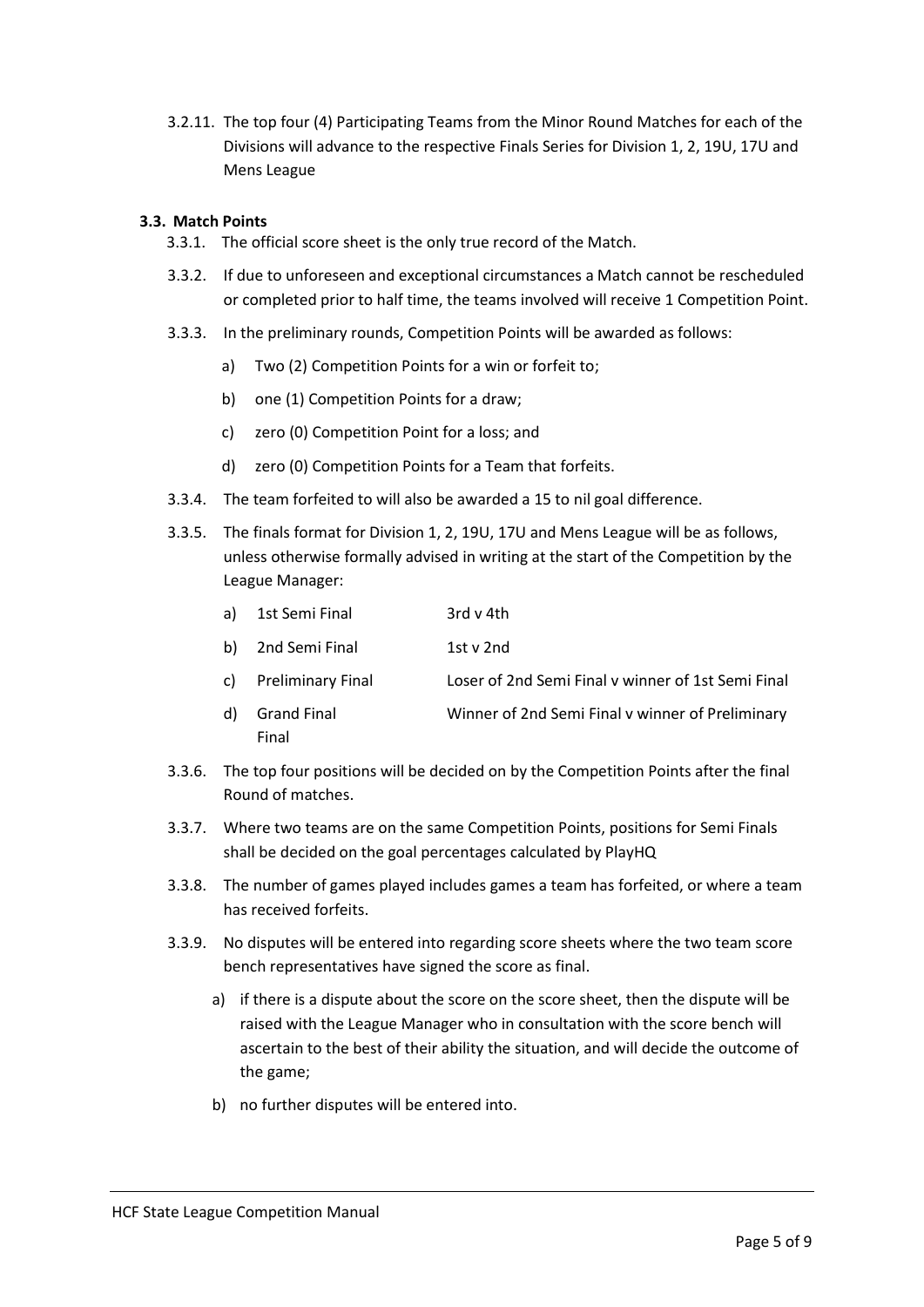# <span id="page-6-0"></span>**4. Match Rules**

- **4.1.** Matches will be played in line with the World Netball Rules of Netball, with the addition of Rolling Substitutions.
- **4.2.** Rolling Substitution
	- 4.2.1. NACT will be responsible for marking the substitution zones for each team.
	- 4.2.2. Teams will be allowed to make substitutions during play, this includes during stoppages and intervals. There is no limit to the number of substitutions that can be made, and more than one substitution may be made at any time. Play will not be held up for substitutions.
	- 4.2.3. The substitute player must stand wholly inside the substitution box, or area as marked, to indicate a substitution is to take place.
	- 4.2.4. The incoming player must wait until the player being replaced enters the substitution box before entering the field of play.
	- 4.2.5. Players must observe the offside rules when entering the court. Failure to do so will result in a sanction in line with World Netball rule 9.7 Offside with a free pass being awarded where the ball was at the time of the infringement or at the point of the infringement which ever favours the non-infringing team.
	- 4.2.6. Team Managers are required to submit a substitution slip to the Bench as soon as the substitution has been made.

#### **5. ELIGIBILITY**

#### <span id="page-6-2"></span><span id="page-6-1"></span>**5.1. Player Eligibility**

- 5.1.1. Players can only play for one District Association in each Competition.
- 5.1.2. To be eligible to participate in the Competition, Players must be a registered member of their District Association and appear as financial on the PlayHQ database.
- 5.1.3. District Associations are to fully complete and lodge the Team lists on the PlayHQ database by the nominated date as set by NACT.
- 5.1.4. Any player registered on a State League Team list, will be ineligible to play in the Capital Chemist Junior Championships in the same year.
- 5.1.5. All District Association entries must list on the PlayHQ database a minimum of seven (7) and a maximum of (15) Players for each team entered as at the closing date of entries.
	- a) any new Player after the closing date must be a registered member and be entered into the PlayHQ database before taking the court.
- 5.1.6. New Player registration regulations will: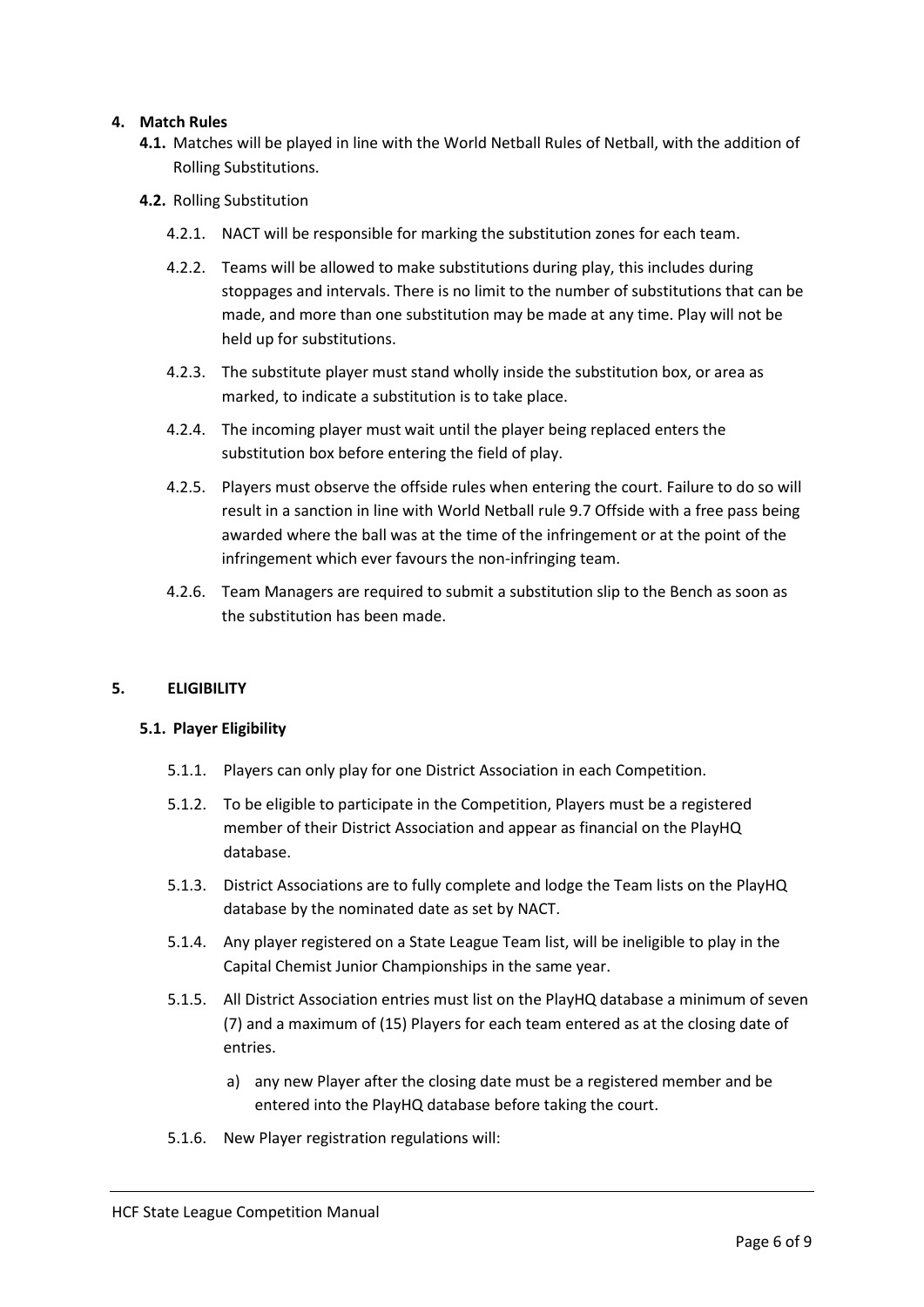- a) not be accepted after Round 6 of the Competition;
- b) any exemption requests are to be submitted in writing to NACT for consideration;
- 5.1.7. Players in 19U must not be older than 19 years of age as at 31 December in the year of play.
- 5.1.8. Players in 17U must not be older than 17 years of age as at 31 December in the year of play
- 5.1.9. The minimum playing age for any Division is 15 as at 31 December in the year of play. Any exemption requests are to be submitted in writing to NACT for consideration
- 5.1.10. A Player may only play in a team one division lower than the team in which they are registered, and in accordance with rule 5.1.6 & 5.1.7. For avoidance of doubt a Division 1 Player would not be eligible to play in a 19U Team, even if of an eligible age.
- 5.1.11. Once a Player takes the court in twelve (12) quarters in a higher Division, on taking the court in the 12th quarter that Player will remain in the higher Division for the remainder of the season, will not be eligible to play in future rounds, nor finals in a lower division.
- 5.1.12. Once a Player takes the court in eight (8) quarters in a lower Division, on taking the court in the 8th quarter will remain in the lower Division for the remainder of the season and will not be eligible for finals in the higher division. As per rule 5.2.1, the player will need to play in twelve (12) quarters in the lower Division to be eligible for finals in this lower Division.
- 5.1.13. A player may play a maximum of five quarters in any one round across a maximum of two Divisions. Any one round is considered to be a weekend for the purpose of this clause.

# <span id="page-7-0"></span>**5.2. Finals Eligibility**

- 5.2.1. To be eligible for finals a Player must play a minimum of twelve (12) quarters in the Division they are registered.
	- c) A Player is only permitted to play finals in one Division. Any exemption requests due to multiple players being unavailable in a finals match are to be submitted in writing to NACT for consideration. Consideration will be given to players playing in a higher Division only.
- 5.2.2. Any team found to be playing an ineligible Player in the final series for a Division will be disqualified in that game in which the ineligible Player has taken part.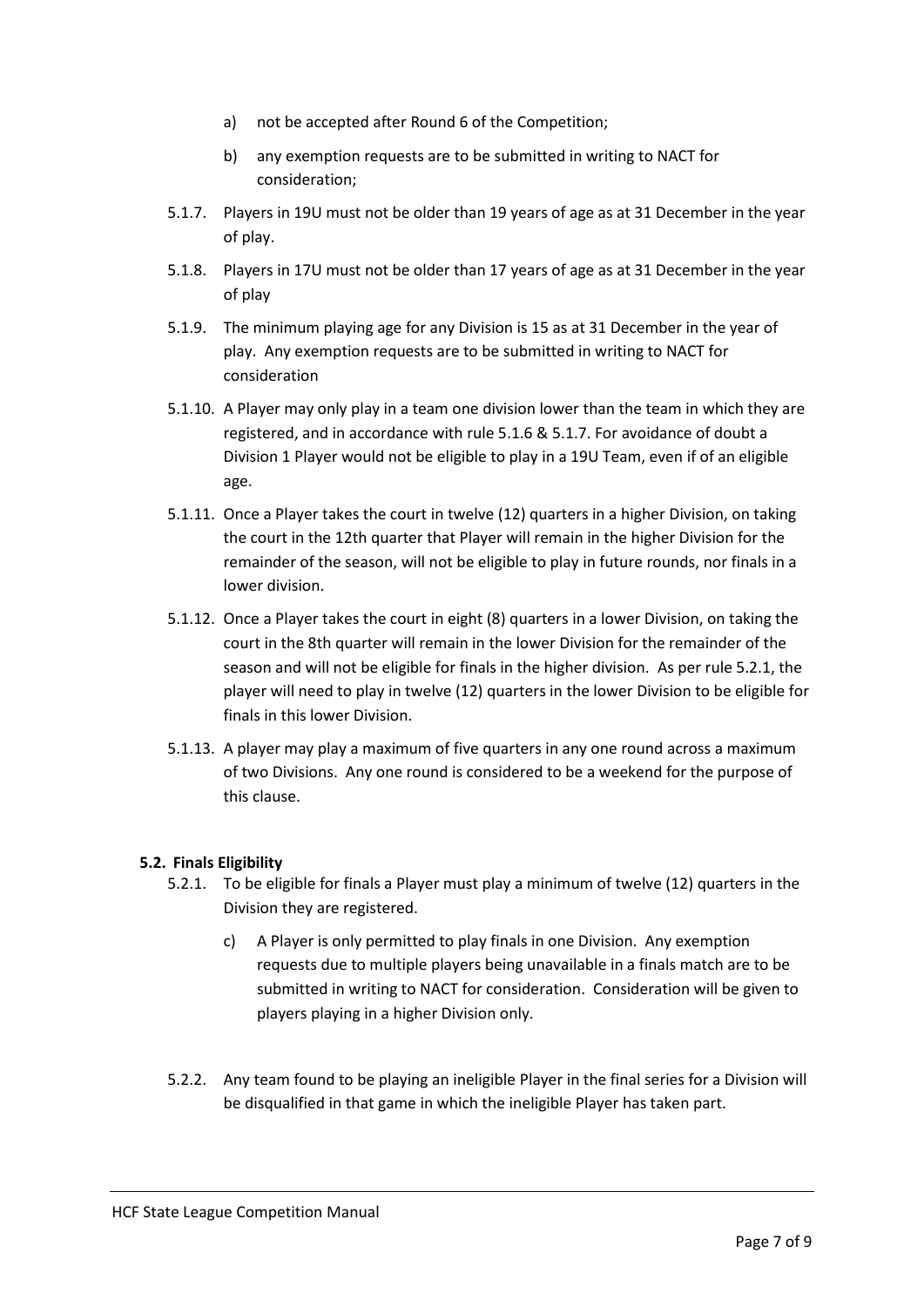5.2.3. If there is a draw in the final series the game shall be continued to a result in accordance with the World Netball Rules of Netball.

# <span id="page-8-0"></span>**6. MATCH OPERATIONS**

#### <span id="page-8-1"></span>**6.1. Umpires**

- 6.1.1. All HCFSL Umpires are required to be registered and financial with a District Association.
- 6.1.2. NACT Umpire Advisory Panel will be responsible for the allocation and supervision of umpires during matches, in consultation with NACT Umpire and Coach Coordinator.
- 6.1.3. The NACT Umpire Advisory Panel shall have access to the Field of Play in designated areas to observe the Match, but without impacting on any operational requirements.
- 6.1.4. NACT is to be notified of all State League umpire coach/mentors that will be coaching/mentoring umpires at State League matches.
- 6.1.5. If an Umpire has not arrived 20 minutes prior to the commencement of the Match, a replacement Umpire may take the court, providing that they meet the allocation requirements of the match.
- 6.1.6. A NACT staff member will be appointed by NACT to communicate umpire allocations for the Competition.
- 6.1.7. NACT will provide a shirt for each umpire within the HCFSL Umpire Pool.

#### <span id="page-8-2"></span>**6.2. Score Benches**

- 6.2.1. It is compulsory for teams to provide bench officials who are over the age of 18 for scheduled Matches:
	- a) the first named team in the draw is to provide two (2) bench officials for the game, who must be in attendance to commence the fifteen (15) minute warm up clock; and
	- b) the second named team is to provide one (1) bench official, who must be in attendance to commence the fifteen (15) minute warm up clock.
- 6.2.2. NACT will provide the bench with stopwatches and umpire alerts.
- 6.2.3. Teams will submit Team Lists fifteen (15) minutes prior to commencement of the Match and substitution forms as required during the Match.

## <span id="page-8-3"></span>**6.3. Primary Carer**

- 6.3.1. All teams are required to provide a Primary Carer for the matches and record them on the Team List.
- 6.3.2. The Primary Carer cannot perform the role of any other Team Official during the Match (e.g. a Primary Carer cannot be a team Manager and Primary Carer for the same Match).